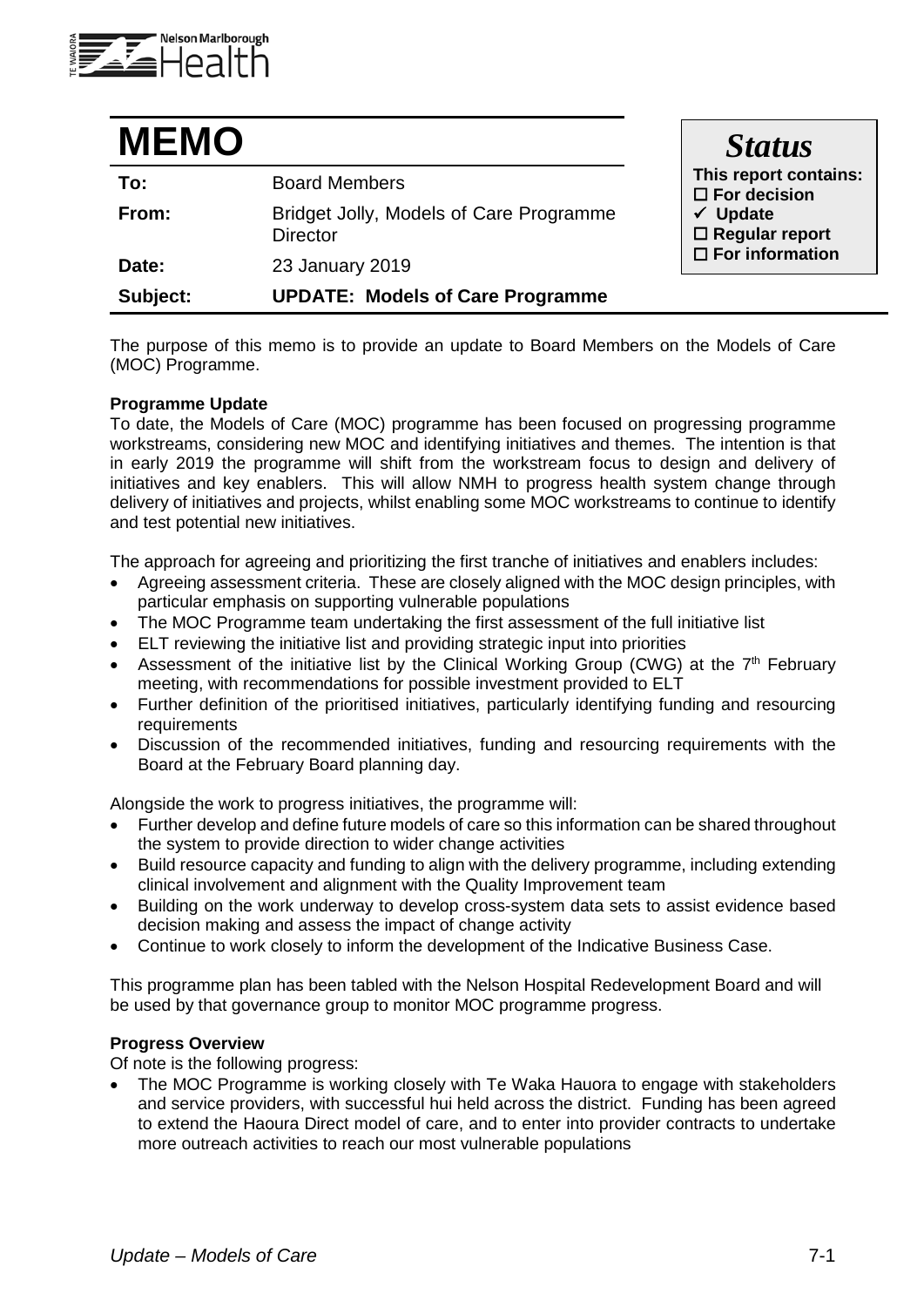

- Proposals are being developed for three virtual health pilot sites: Murchison (Mental Health), Golden Bay (Acute Unplanned Care) and Golden Bay (Urology consultations). The pilots will need to consider applicability of solutions to other remote areas such as the Marlborough Sounds. The intention is to have the pilots approved by the virtual health steering group at the February meeting. A virtual health toolkit has also been drafted to support other virtual health activities being progressed outside of the MOC programme
- CWG agreement that the future model of care should shift follow up appointments to primary care wherever appropriate. Data analysis of follow up appointments is underway to understand scale of change and potential funding implications. Improving cross system access to specialist advice is part of enabling this model of care, as is improving access to diagnostics. A secure directory to share contact details and arrangements has been built and is being trialed with CWG members. Work is underway to build a better understanding of barriers to accessing diagnostics, including surveying General Practices
- Work is underway to increase the provision of clinical services within the community for the management of acute care presentations. Appropriate clinical conditions have been identified, and data about the volumes of acute conditions has been requested from the Intelligence & Reporting team. A co-design session with stakeholders across the system to develop a model of care will be held in February
- The End of Life Care 'spring fling' events held with consumers in Blenheim (5 December) and Nelson (14 December) were well received. Approximately 30-40 people attended, as well as Public Trust in order to answer questions about Enduring Power of Attorney and wills
- The report of the Government Inquiry into Mental Health and Addiction was released in December. While the Government is not due to respond to the report until March 2019, the themes coming through the report are similar to the direction NMDHB has been taking the service recently
- The Mental Health and Addictions programme is working with the Care Foundation to run psychological first aid courses across the district with the view to make them widely available in the community, workplaces and schools. The intent is to improve community knowledge about mental health and how to take care of one self and others. Discussions will begin with providers of courses like this regarding how to make this programme a larger scale right across the community.

# **Alignment with Indicative Business Case (IBC) Activity**

The MOC programme continues to be closely involved with the IBC activity. This includes working closely with the IBC Clinical Engagement Group and MOC Clinical Working Group to agree assumptions on the potential impact of MOC changes on acute demand growth and therefore demand on hospital services. The Departmental Survey undertaken through the IBC has surfaced MOC insights and ideas. The programme team will work with ELT members to determine how best to respond to these.

# **Health Care Home (HCH) Update**

Three practices have had their Year One implementation plans approved by the HCH Steering Group and are now starting to implement their plans. The other two practices have submitted their plans for approval by the HCH Steering Group at their next meeting scheduled for the 30th January 2019. Once approved, this will mean all five practices have completed the establishment phase within the expected timeframe of three - four months.

Further to the co-design workshop that occurred on 13th November 2018, feedback relating to enabling integrated care within HCH practices is aligned with themes that are emerging from the MOC work (i.e. enabling Care Plan Coordination within general practice and Interdisciplinary Teams).